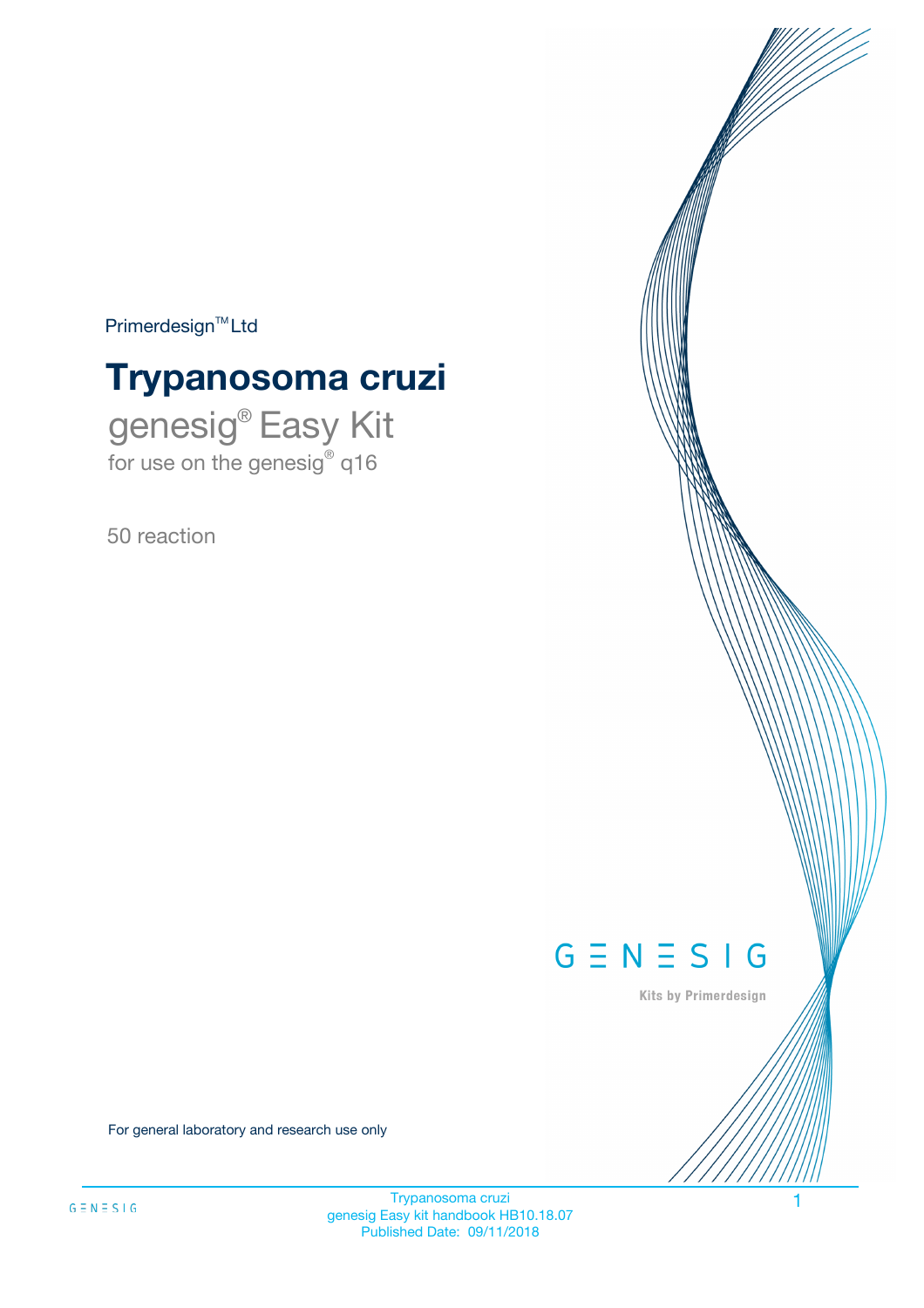# genesig® Easy: at a glance guide

#### **For each DNA test**

| Component            | <b>Volume</b>   | Lab-in-a-box pipette |  |
|----------------------|-----------------|----------------------|--|
| T.cruzi reaction mix | 10 µl           |                      |  |
| Your DNA sample      | 10 <sub>µ</sub> |                      |  |

#### **For each positive control**

| Component                 | Volume          | Lab-in-a-box pipette |  |
|---------------------------|-----------------|----------------------|--|
| T.cruzi reaction mix      | 10 <sub>µ</sub> |                      |  |
| Positive control template | 10 <sub>µ</sub> |                      |  |

#### **For each negative control**

| Component            | <b>Volume</b>   | Lab-in-a-box pipette |  |
|----------------------|-----------------|----------------------|--|
| T.cruzi reaction mix | 10 <sub>µ</sub> |                      |  |
| <u>Water</u>         | $10 \mu$        |                      |  |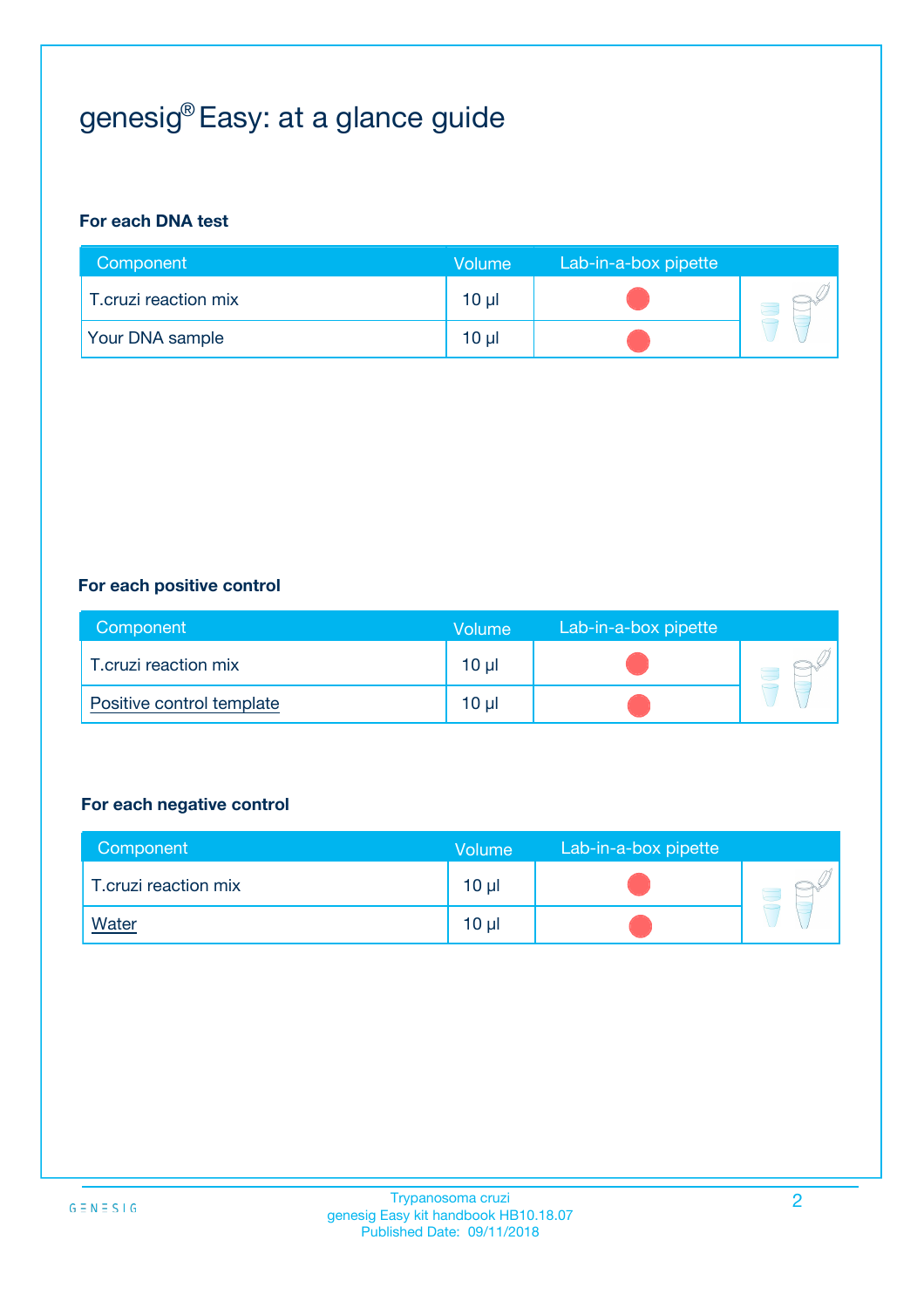## Kit Contents



## Reagents and equipment to be supplied by the user

#### **genesig® q16 instrument**

#### **genesig® Easy Extraction Kit**

This kit is designed to work well with all processes that yield high quality RNA and DNA but the genesig Easy extraction method is recommended for ease of use.

#### **genesig® Lab-In-A-Box**

The genesig Lab-In-A-Box contains all of the pipettes, tips and racks that you will need to use a genesig Easy kit. Alternatively if you already have these components and equipment these can be used instead.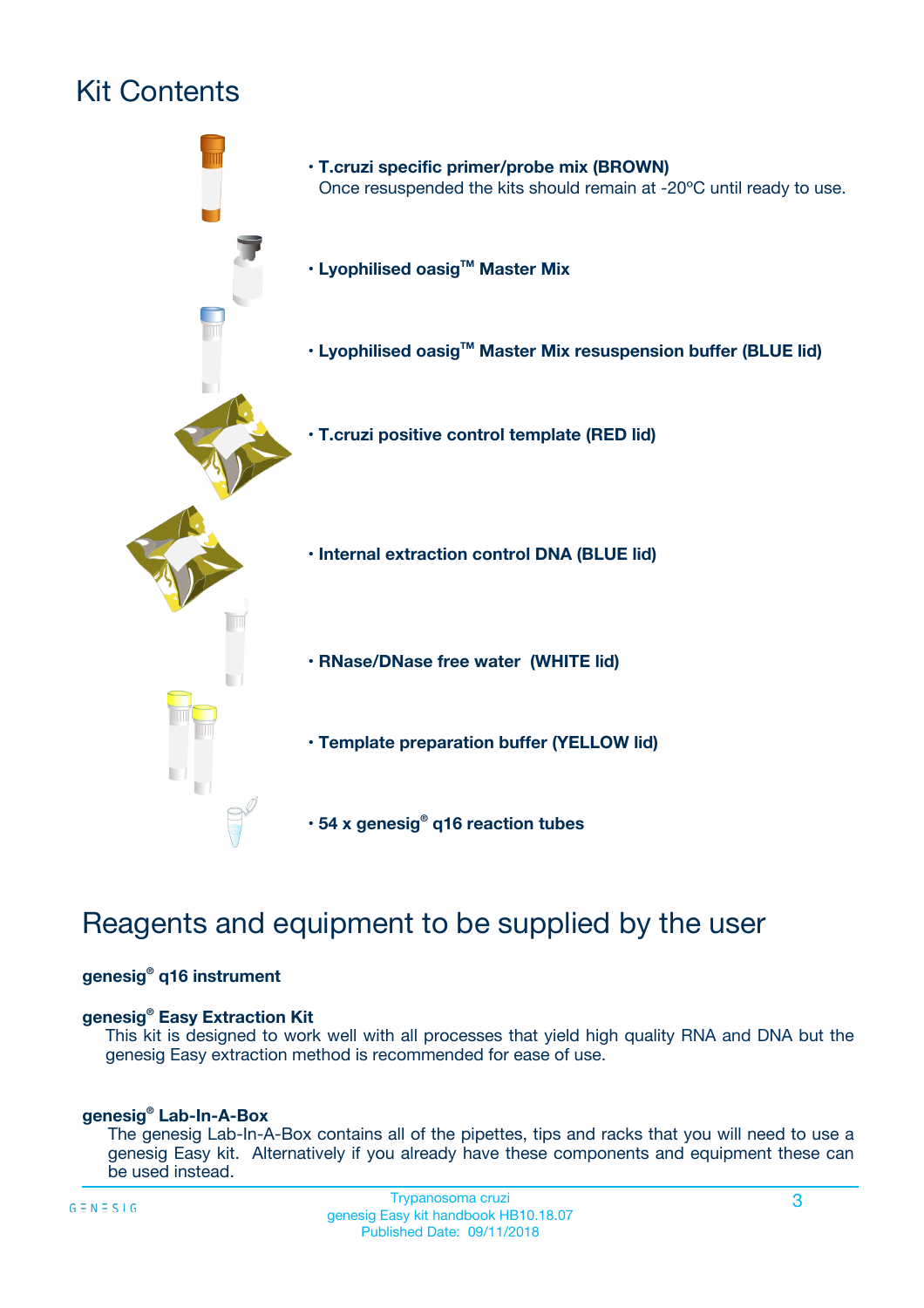## Step-by-step guide

### 1. Create your reaction mix



Use the blue pipette to transfer 500µl**\*** of the oasig Master Mix resuspension buffer into the tube of lyophilised oasig Master Mix and mix well by gently swirling. Then transfer all of that master mix into the brown tube labelled T.cruzi primers/probe.

**\***Transfering 525µl of the oasig Master Mix resuspension buffer to your oasig Master Mix (instead of the 500µl recommended above) will enable you to take full advantage of the 50 reactions by accounting for volume losses during pipetting. In order to do so with the genesig Easy fixed volume pipettes use 1x blue, 2x red and 1x grey pipettes to make the total volume. Please be assured that this will not adversely affect the efficiency of the test.

Cap and shake tube to mix. A thorough shake is essential to ensure that all components are resuspended. **Failure to mix well can produce poor kit performance.**

Leave to stand for 5 minutes. Now your reaction mix is ready to use.

Store the reaction mix in the freezer from hereon.

#### Top tip

- Ensure that the reaction mix is mixed thoroughly before each use by shaking.
- **•** Once resuspended do not expose genesig Easy kit to temperatures above -20°C for longer than 30 minutes at a time.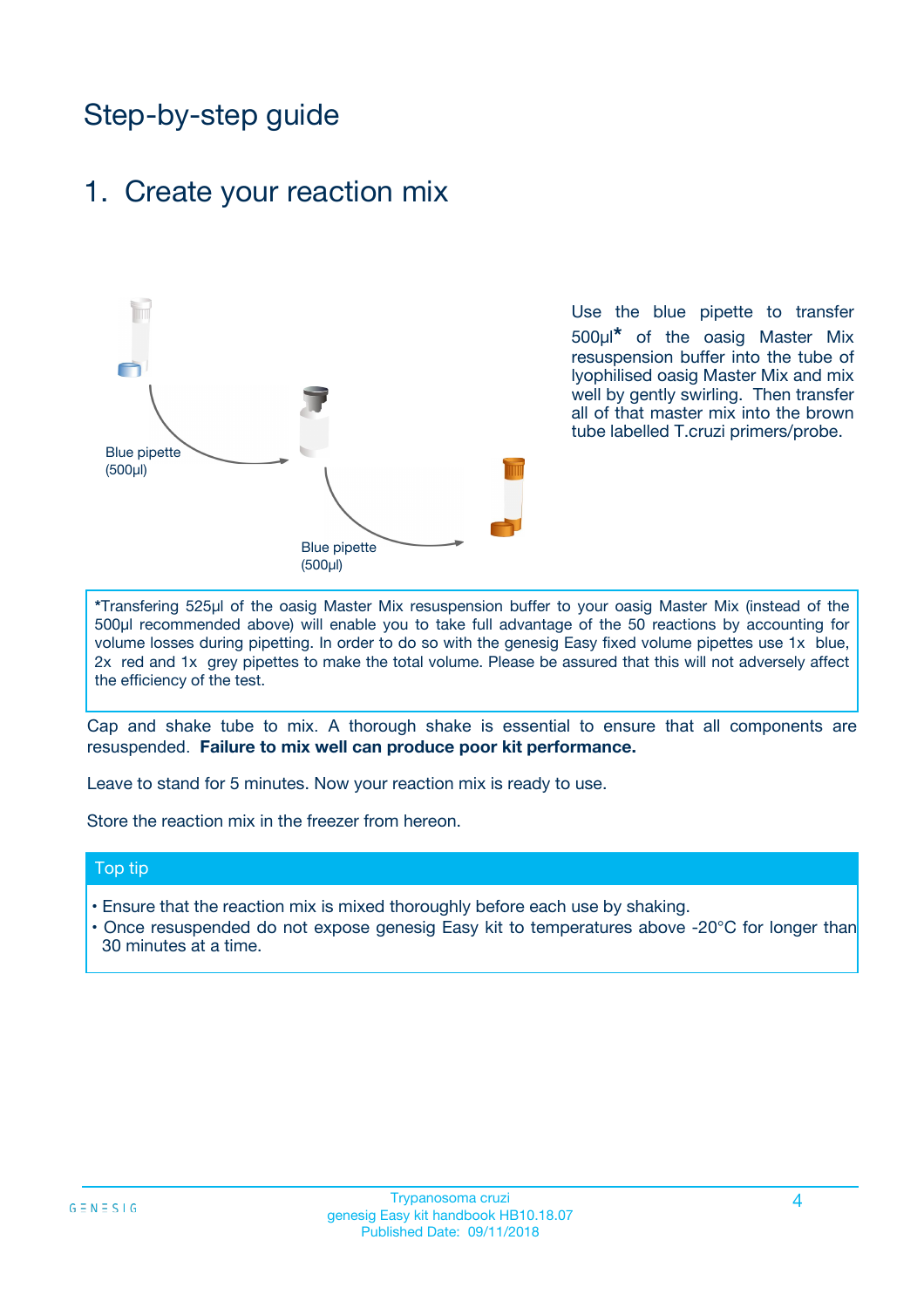# 2. Internal extraction control



Use the blue pipette to transfer 1000µl (2 x 500µl) of template preparation buffer into the Internal Extraction Control DNA tube. Cap and shake tube to mix.

Your kit contains Internal Extraction Control DNA. This is added to your biological sample at the beginning of the DNA extraction process. It is extracted along with the DNA from your target of interest. The q16 will detect the presence of this Internal Extraction Control DNA at the same time as your target. This is the ideal way to show that your DNA extraction process has been **successful.** 

#### **If you are using an alternative extraction kit:**

Use the red pipette to transfer 10µl of Internal Extraction Control DNA to your sample **after** the lysis buffer has been added then follow the rest of the extraction protocol.

#### **If you are using samples that have already been extracted:**

Use the grey pipette to transfer 5µl of Internal Extraction Control DNA to your extracted sample.

### 3. Add reaction mix to all reaction tubes



For every reaction to be run, use the red pipette to add 10µl of your T.cruzi reaction mix to every tube.

#### Top tip

- Always pipette the reaction mix directly into the bottom of the tube.
- You can label the tube lids to aid your reaction setup but avoid labelling tube sides.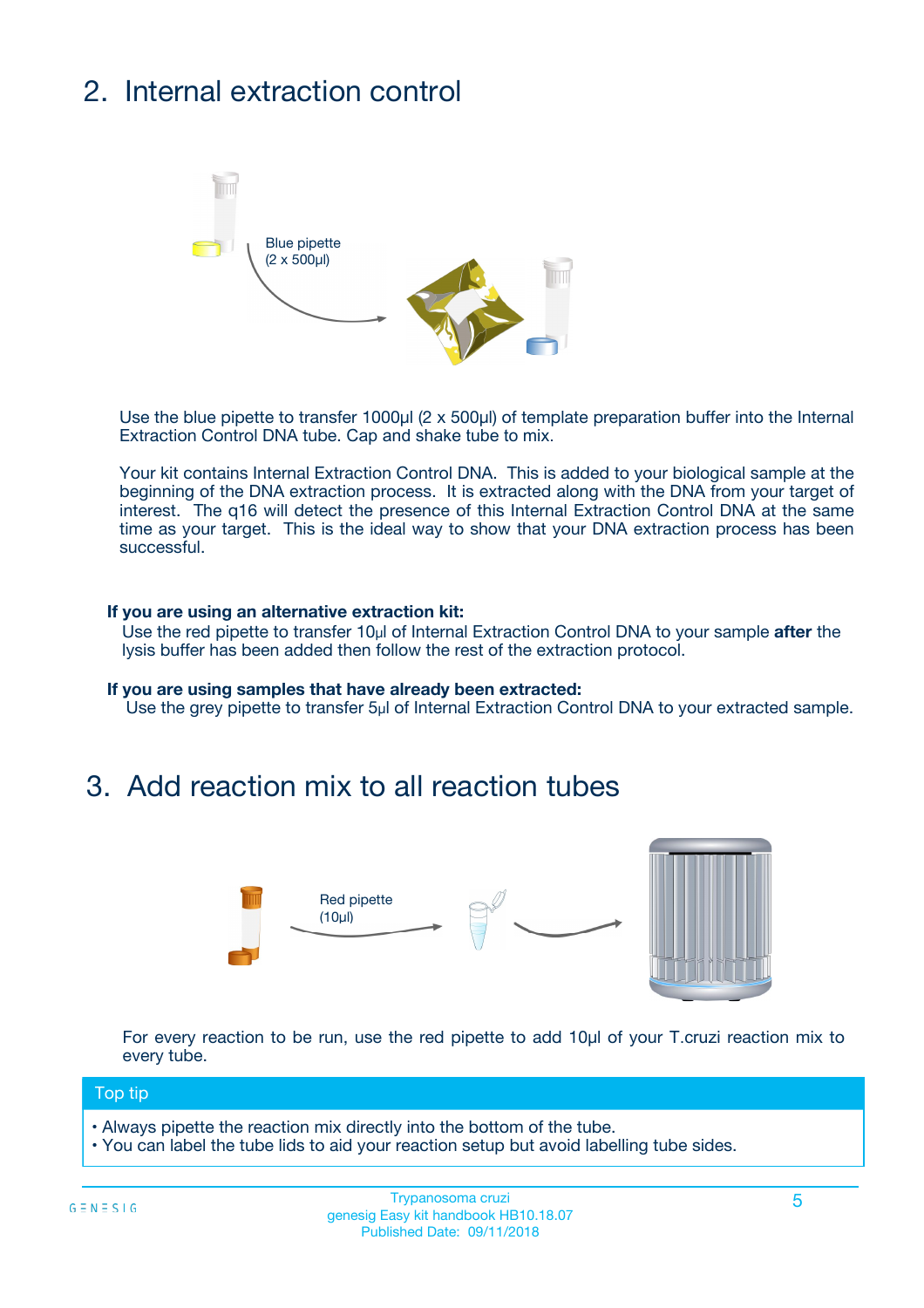### 4. Negative control



For each test you will require a negative control. Instead of DNA, water is used. This sample should typically prove negative thus proving that all of your positive samples really are positive.

To create a negative control reaction simply use the red pipette to add 10µl of the water to the required reaction tubes. Close these tubes after adding the water.

Because some genesig kit targets are common in the environment you may occasionally see a "late" signal in the negative control. The q16 software will take this into account accordingly.

#### Top tip

**•** Always add the water to the side of the tube to reduce the introduction of bubbles.

### 5. Set up a test



For each sample you wish to analyse, use the red pipette to add 10µl of your DNA sample to the required reaction tubes. Close these tubes after adding the sample. Always change pipette tips between samples.

#### Top tip

**•** Always add the DNA sample to the side of the tube to reduce the introduction of bubbles.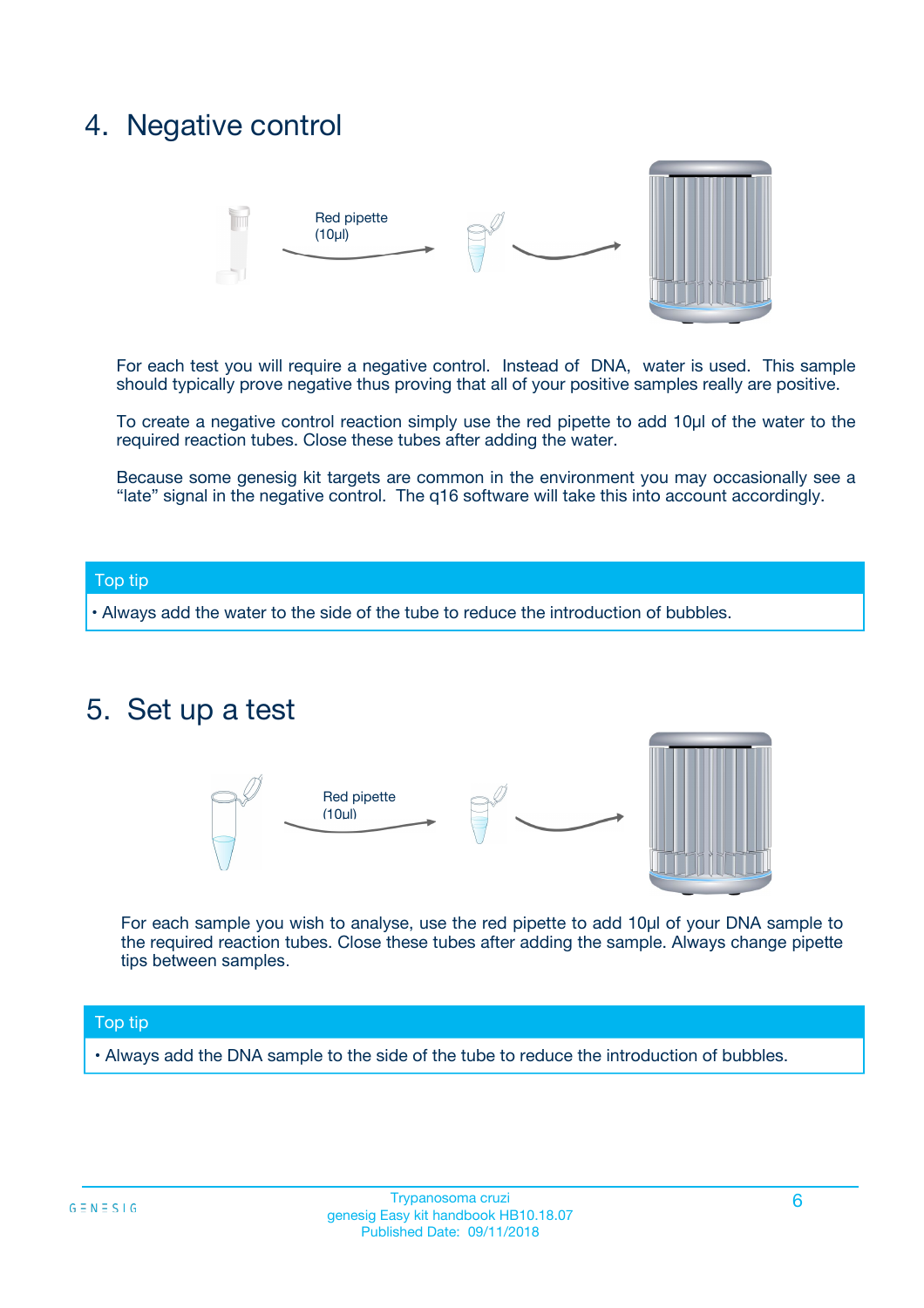### 6. Positive control



Use the blue pipette to transfer 1000µl (2 x 500µl) of template preparation buffer into the positive control template tube. Cap and shake tube to mix.

Each time you run a test you will require a positive control. This is a small portion of DNA from your target of interest. It serves two purposes:

1. It will always test positive so it shows that everything is working as it should be.

2. The q16 software knows how much DNA is present in the positive control. So it can automatically compare your sample of interest with the positive control to calculate the amount of target DNA in your sample.

To create a positive control reaction, simply use 10µl of the positive control instead of your DNA sample.



Take great care when setting up your positive control. The positive control template has the potential to give you a false positive signal in your other samples. Set positive controls up last after all other sample tubes are closed. Always change pipette tips between samples. You may even choose to set up positive controls in a separate room.

#### Top tip

**•** Always add the positive control to the side of the tube to reduce the introduction of bubbles.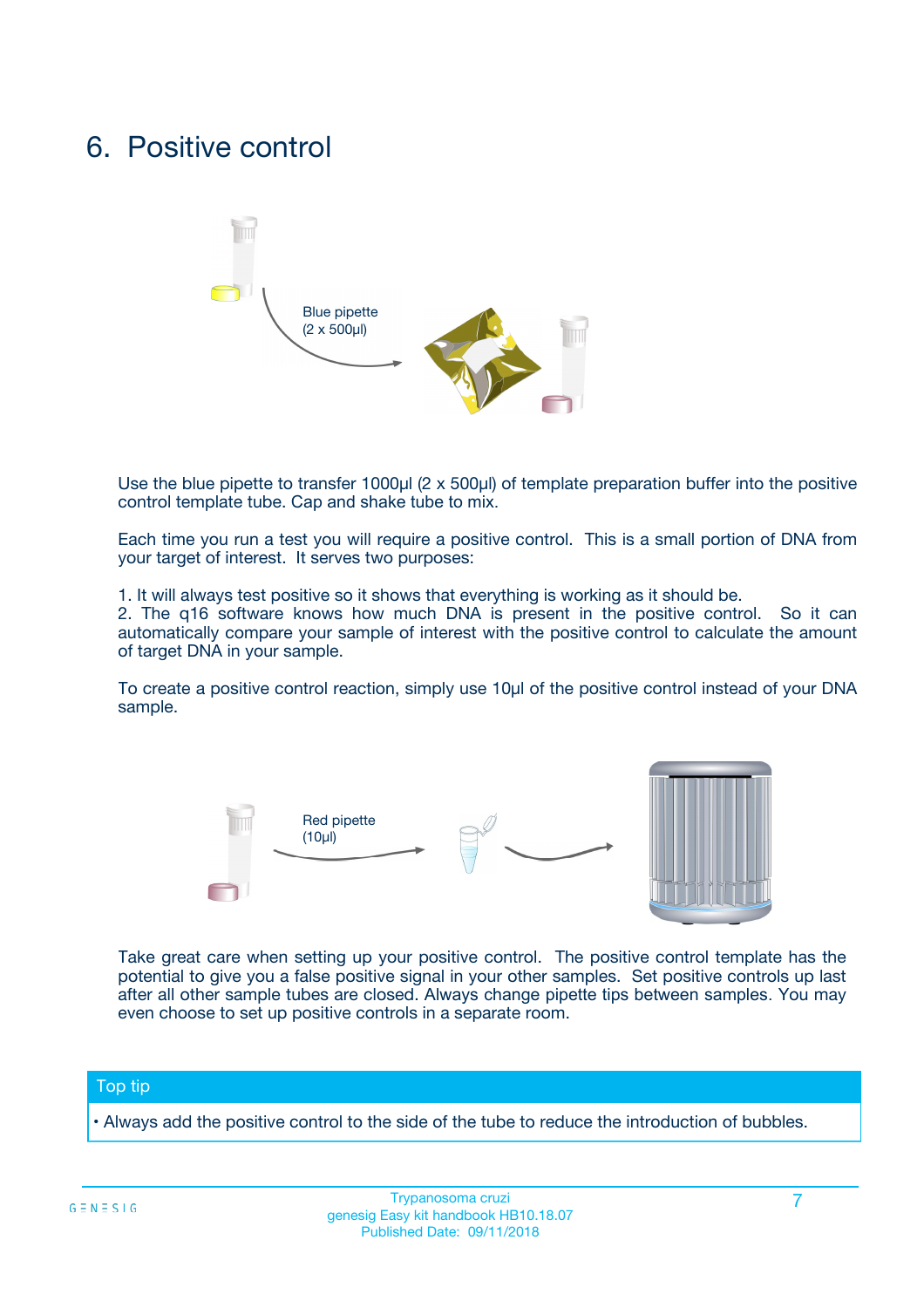# 7. Running the test

Place the tubes into the correct positions in your q16 as defined by the software, this may include positioning of empty tubes to ensure that the q16 lid is balanced. The run can then be started.

| genesig q16 PCR software - 1.2                                               |                                     | $\Box$                                                                                  |
|------------------------------------------------------------------------------|-------------------------------------|-----------------------------------------------------------------------------------------|
| Unsaved (New Experiment 2<br>$\vert \cdot \vert$<br><b>Open Experiments:</b> | <b>D</b> Open<br>Save<br>$\Box$ New | Save As<br><b>C</b> Close<br>$G \equiv N \equiv S \mid G$<br><b>&amp; Configuration</b> |
| Setup<br><b>Results</b><br><b>Stages:</b>                                    |                                     |                                                                                         |
| <b>Notes</b>                                                                 | Samples                             | <b>Tests</b>                                                                            |
| <b>Name and Details</b>                                                      | Color<br>Name                       | Note<br>Color<br>Note<br>Name                                                           |
| New Experiment 2017-10-26 11:06                                              | Sample 1                            | 条<br>علي<br>Test 1                                                                      |
| Kit type: genesig® Easy Target Detection kit                                 | Sample 2                            |                                                                                         |
| Instrument Id.:                                                              | Sample 3                            | $\qquad \qquad \blacksquare$<br>$\qquad \qquad \blacksquare$                            |
| Run Completion Time:                                                         | Sample 4                            |                                                                                         |
| <b>Notes</b>                                                                 | Sample 5<br>A<br>v                  | $\triangle$<br>4<br>$\oplus$<br>₩                                                       |
| <b>Well Contents</b>                                                         |                                     | <b>Run</b>                                                                              |
| Pos.<br>Test                                                                 | Sample                              | <b>Run Status</b>                                                                       |
| Test 1<br>-1                                                                 | <b>Negative Control</b>             | $\blacktriangle$                                                                        |
| $\overline{2}$<br>Test 1                                                     | <b>Positive Control</b>             |                                                                                         |
| $\overline{\mathbf{3}}$<br>Test 1                                            | Sample 1                            | Show full log                                                                           |
| Test 1<br>$\overline{4}$                                                     | Sample 2                            |                                                                                         |
| 5<br>Test 1                                                                  | Sample 3                            | <b>Run Control</b>                                                                      |
| 6<br>Test 1                                                                  | Sample 4                            |                                                                                         |
| $\overline{7}$<br>Test 1                                                     | Sample 5                            |                                                                                         |
| 8                                                                            |                                     | $\triangleright$ Start Run<br>Abort Run                                                 |
| <b>JOD FURTY TUDE TO BUILDED IN</b>                                          |                                     | $\overline{\mathbf{v}}$                                                                 |

#### Top tip

- Before loading tubes into the q16, check for bubbles! Flick the bottom of the tubes to remove any bubbles that may have formed during the test setup.
- Apply centrifugal force with a sharp wrist action to ensure all solution is at the bottom of the reaction tube.
- When repeating a test you can use a previous file as a template by clicking 'open' then selecting File name > Files of Type > Experiment file as template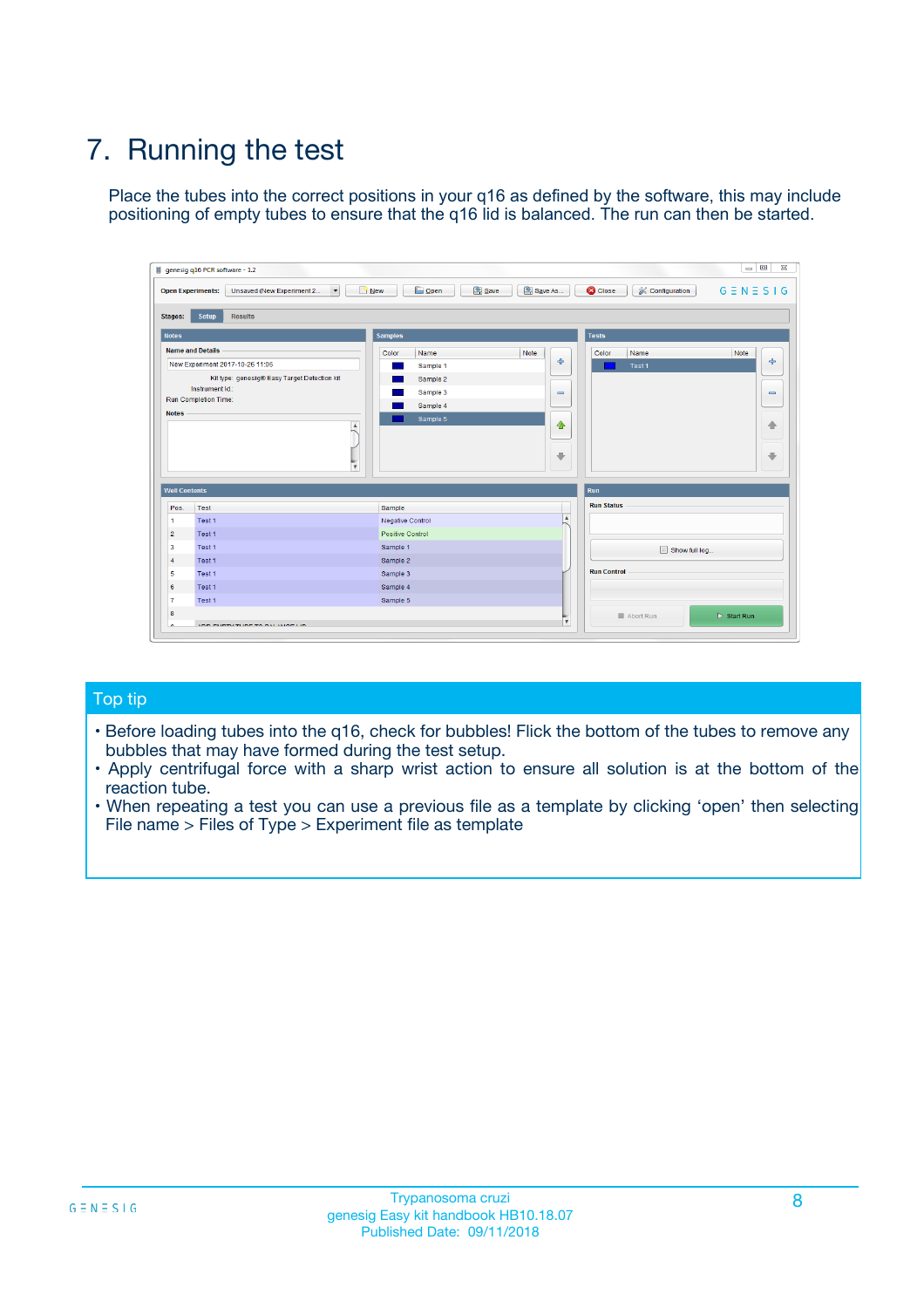### What do my results mean?

Analysis of your data is carried out automatically by the genesig q16. The following information is designed to help you fully understand a result or to troubleshoot:

### "Positive"

#### **Explanation**

Your sample has produced a positive result. Your target of interest is present and you can use the reported quantity.

"Negative"

#### **Explanation**

Your sample has produced a negative result. The target is not present in your sample.

### "Test contaminated"

#### **Explanation**

The Negative Control should be completely free of any DNA. If you see this error message it means that at some point during the setup, the Negative Control has been contaminated with DNA and has given a positive signal. This contamination has invalidated the test. The Positive Control and your test samples are both possible sources of contaminating DNA. The genesig q16 reaction tubes from previous runs will also contain very high amounts of DNA so it is important that these are carefully disposed of after the run is completed and NEVER OPENED. It may be the case that your kits have become contaminated which will lead to the same problem occurring repeatedly.

#### **Solutions**

1. Clean your working area using a commercial DNA remover solution to ensure the area is DNA free at the start of your run and re-run the test

2. If the problem persists then the kit has become contaminated and it will have to be discarded and replaced with a new kit. When you open the new kit, run a simple test to show that changing the kit has solved the problem. Prepare a test which includes only the Positive Control, the Negative Control and one 'mock sample'. For the 'mock sample' add water instead of any sample DNA. The result for the Negative Control and the mock sample should be negative indicating that contamination is no longer present.

#### **Preventive action**

An ideal lab set-up has a 'Clean area' where the test reagents are prepared and a 'sample area' where DNA samples and the Positive Control template are handled. The best workflow involves setting up all the test components (excluding the positive control template) in the clean area and then moving the tests to the sample area for sample and Positive Control addition. If this method is followed then the kit components are always kept away from possible sources of contamination. For extra security the Negative Control can be completely prepared and sealed in the clean area. All work areas should be decontaminated regularly with DNA remover.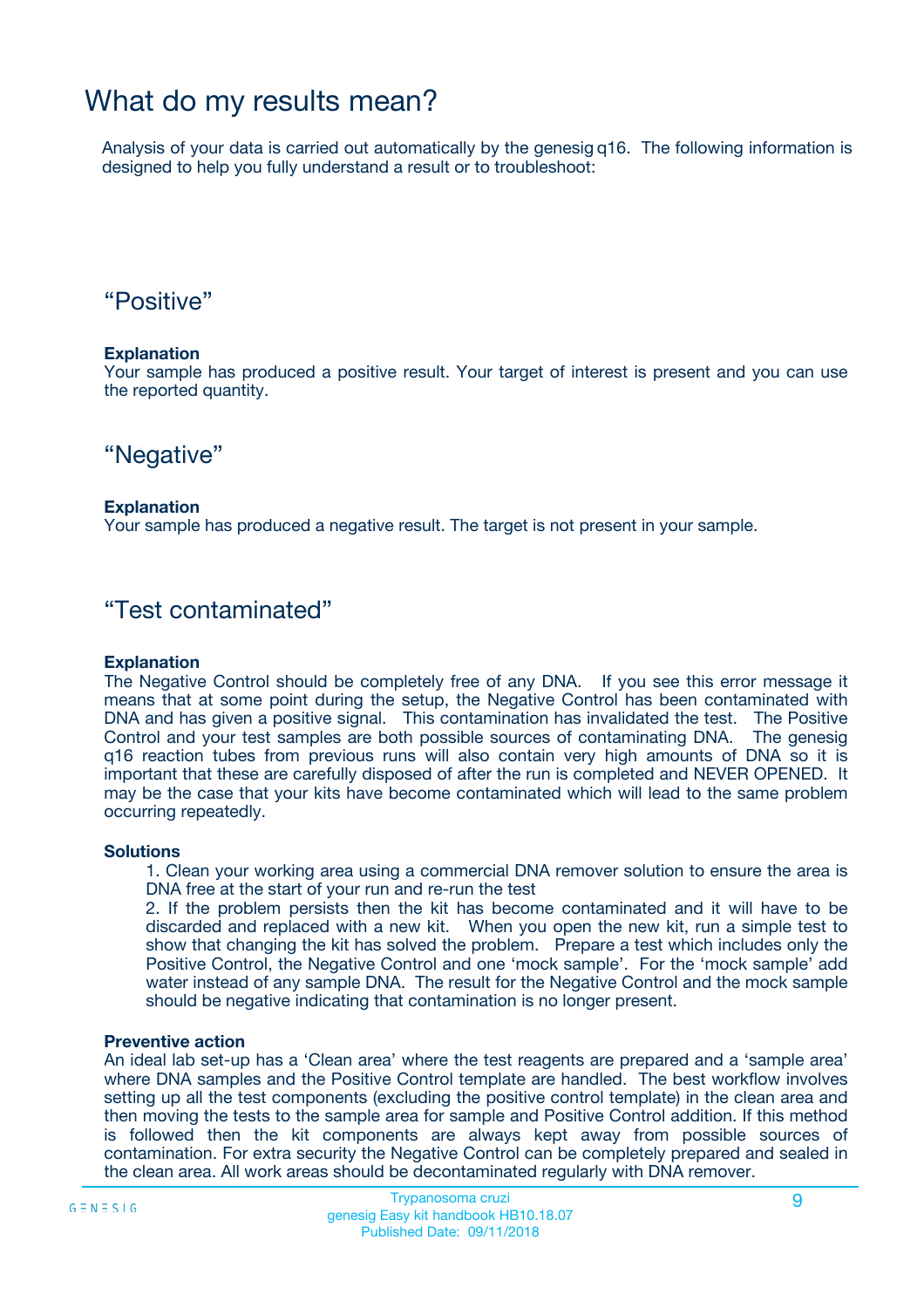### "Sample preparation failed"

#### **Explanation**

The test has failed because the quality of the sample was not high enough. The Internal Extraction Control component identifies whether the sample has been prepared correctly and is of suitable quality. This error message means that this quality control test has failed and the sample quality is not high enough for analysis.

#### **Solutions**

1. Check the sample preparation protocol for any user errors then repeat.

2. Poor quality samples can result from overloading the sample preparation protocol with too much starting material. Try reducing the amount of starting material then repeat.

3. Failing to add the Internal extraction Control DNA to your sample during the sample preparation protocol can also lead to a reported result of "sample preparation failed". Ensure that this step has not been overlooked or forgotten. If your samples are derived from an archive store or from a process separate from your genesig Easy extraction kit; you must add 5µl of Internal Extraction Control DNA into each 0.5ml of your sample to make it suitable for use on the q16.

### "Positive result, poor quality sample"

#### **Explanation**

The test is positive so if you are only interested in obtaining a 'present or absent' answer for your sample then your result is reliable. However, the test contains an Internal Extraction Control component that identifies if the sample is of high quality. This quality control test has failed and the sample is not therefore of high enough quality to accurately calculate the exact copy number of DNA present. If you require quantitative information for your sample then proceed with the solutions below.

#### **Solution**

For appropriate solutions, read the "Sample preparation failed" section of this handbook.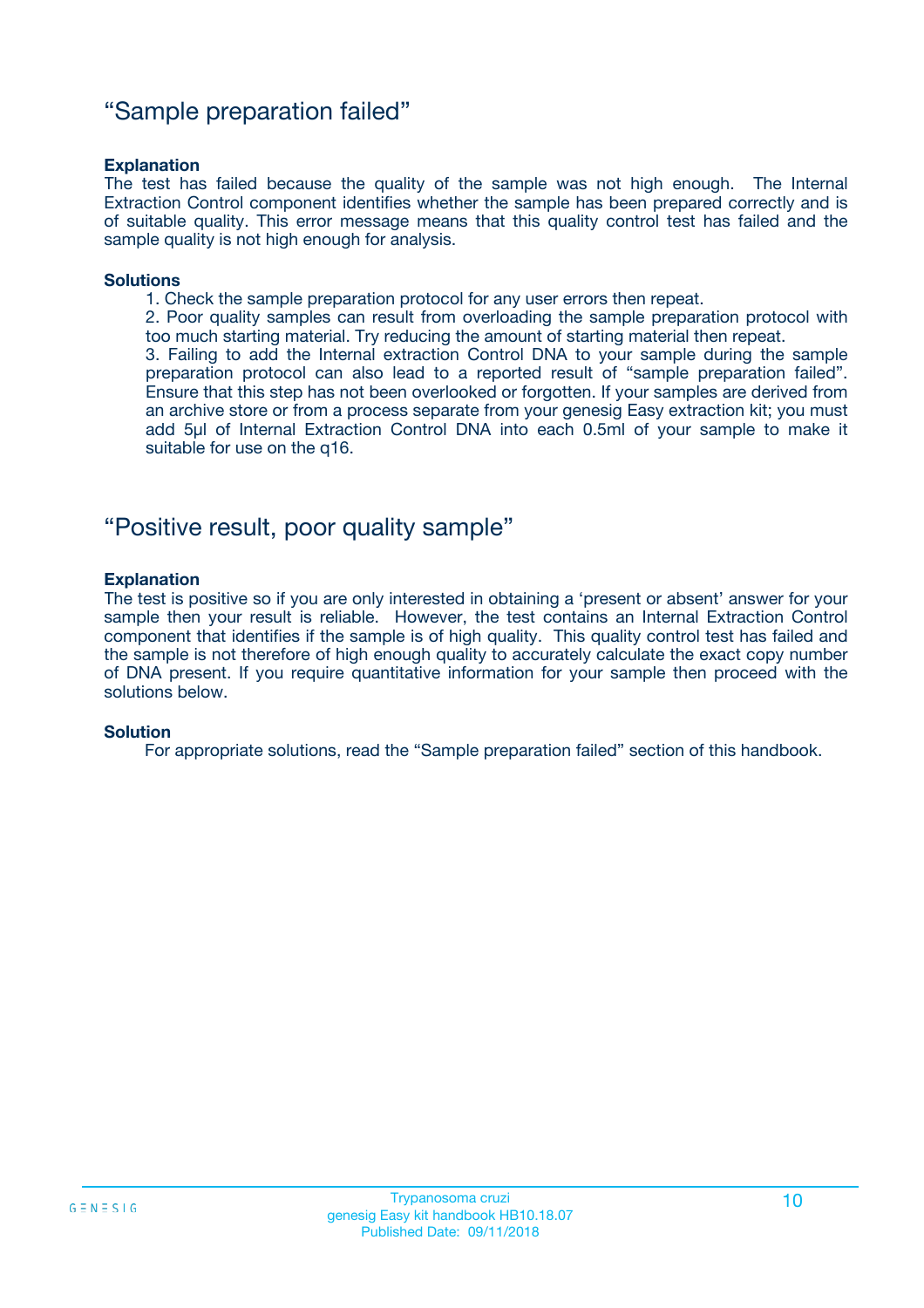### "Test failed"

#### **Explanation**

The test has failed because the Positive Control has not worked. The Positive Control is present to show that all aspects of the test are working correctly together. When this control test fails, the test as a whole is invalidated. This finding indicates that a problem has occurred in the reaction set-up part of the experiment and has nothing to do with sample preparation.

#### **Solutions**

- 1. Check the entire workflow and test set-up to look for any user errors, then repeat the test e.g. have the right colour pipettes and solutions been used with the correct tubes?
- 2. Ensure the positive and negative controls are inserted into the correct wells of your q16.

3. A component of the test may have 'gone off' due to handing errors, incorrect storage or exceeding the shelf life. When you open a new kit, run a simple test to show that changing the kit has solved the problem. Prepare a test which includes only the Positive Control, the Negative Control and one 'mock sample'. For the 'mock sample' add internal control template instead of any sample DNA. If the Positive Control works, the mock sample will now be called as a negative result.

### "Test failed and is contaminated"

#### **Explanation**

The Positive Control is indicating test failure, and the Negative Control is indicating test contamination. Please read the "Test Failed" and "Test contamination" sections of this technical support handbook for a further explanation.

#### **Solution**

For appropriate solutions, read both the "Test failed" and "Test contaminated" sections of this handbook.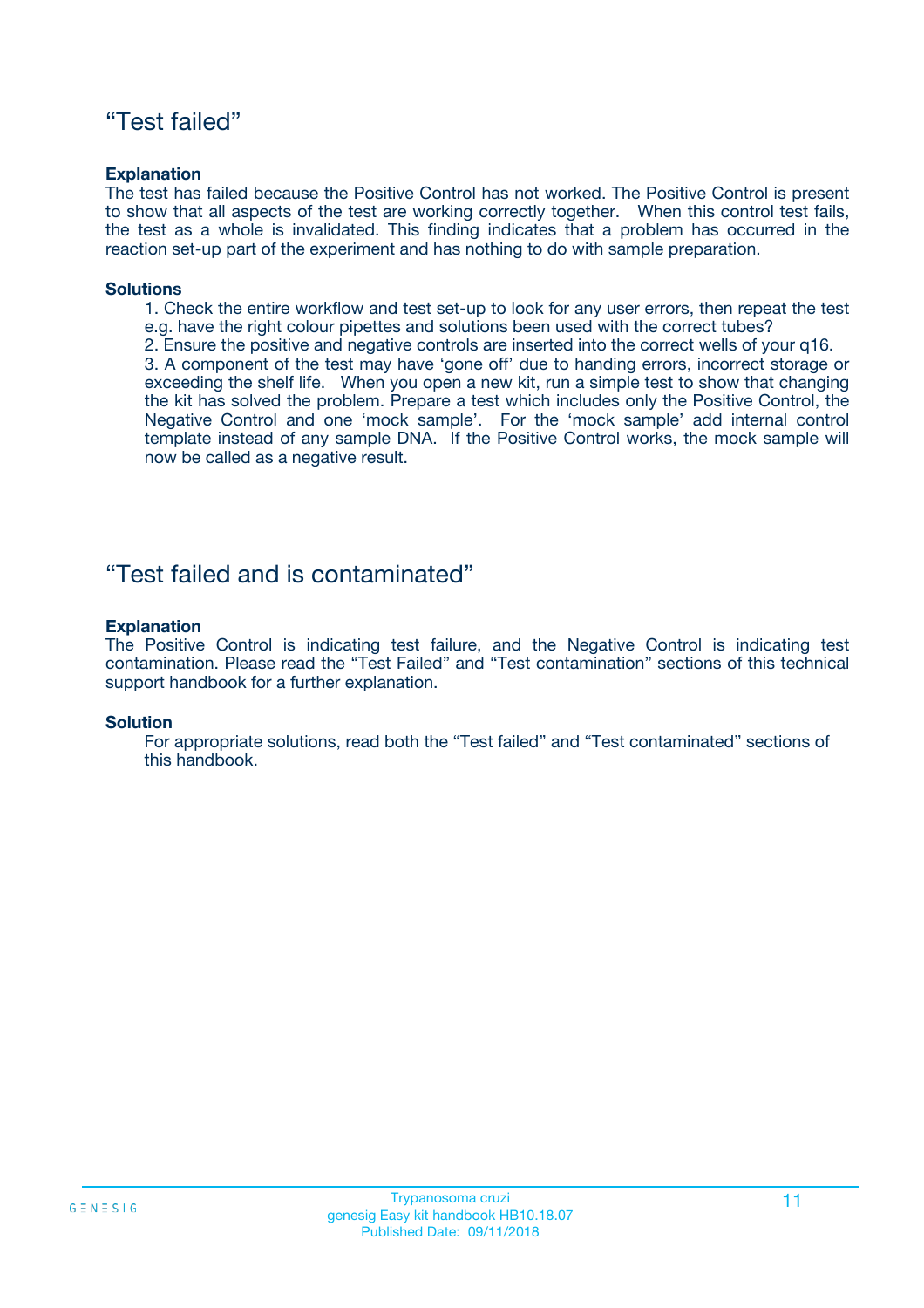## Trypanosoma cruzi

Trypanosoma cruzi is a parasitic protozoan which is the causative agents of American Trypanosomiasis or Chagas disease mainly found in Central and Southern America. The T.cruzi genome is 67Mb in length spread over 41 chromosome pairs ranging in size from 78Kb to 2.4Mb. this species has a single nucleus and also a kinetoplast. Genome analysis has shown there to be two distinct lineages of this species with one infecting marsupials and the other infecting placental mammals.

T.cruzi has a two stage life cycle utilising hematophagous triatomine insects such as Triatoma infestans as a vector to infect vertebrate hosts. In the vector the epimastigote stage of the parasite reproduce through binary fission and moves into the rectal cell wall of the insect. While feeding on the host the triatomine insect passes the infectious stage of the parasite (metacyclic trypomatsigotes) through faeces which then enters the host via open wounds or mucosal membranes. The trypomastigotes transforms into amastigotes inside the host tissue and back into trypomastigotes bursting out of the cell to enter the blood stream.

The most recognized symptom of Trypanosomiasis is swelling of one eye but other symptoms include tiredness, fever, swelling of the lymph glands, enlarged liver or spleen. Some patients develop irreversible damage to the heart and the intestinal tract appearing many years after initial infection. The chronic form of the illness is associated with the upregulation of phosphorylated extra cellular –signal-regulated kinase and the activation of Cyclin D1, a mitotic regulator for G1 progression.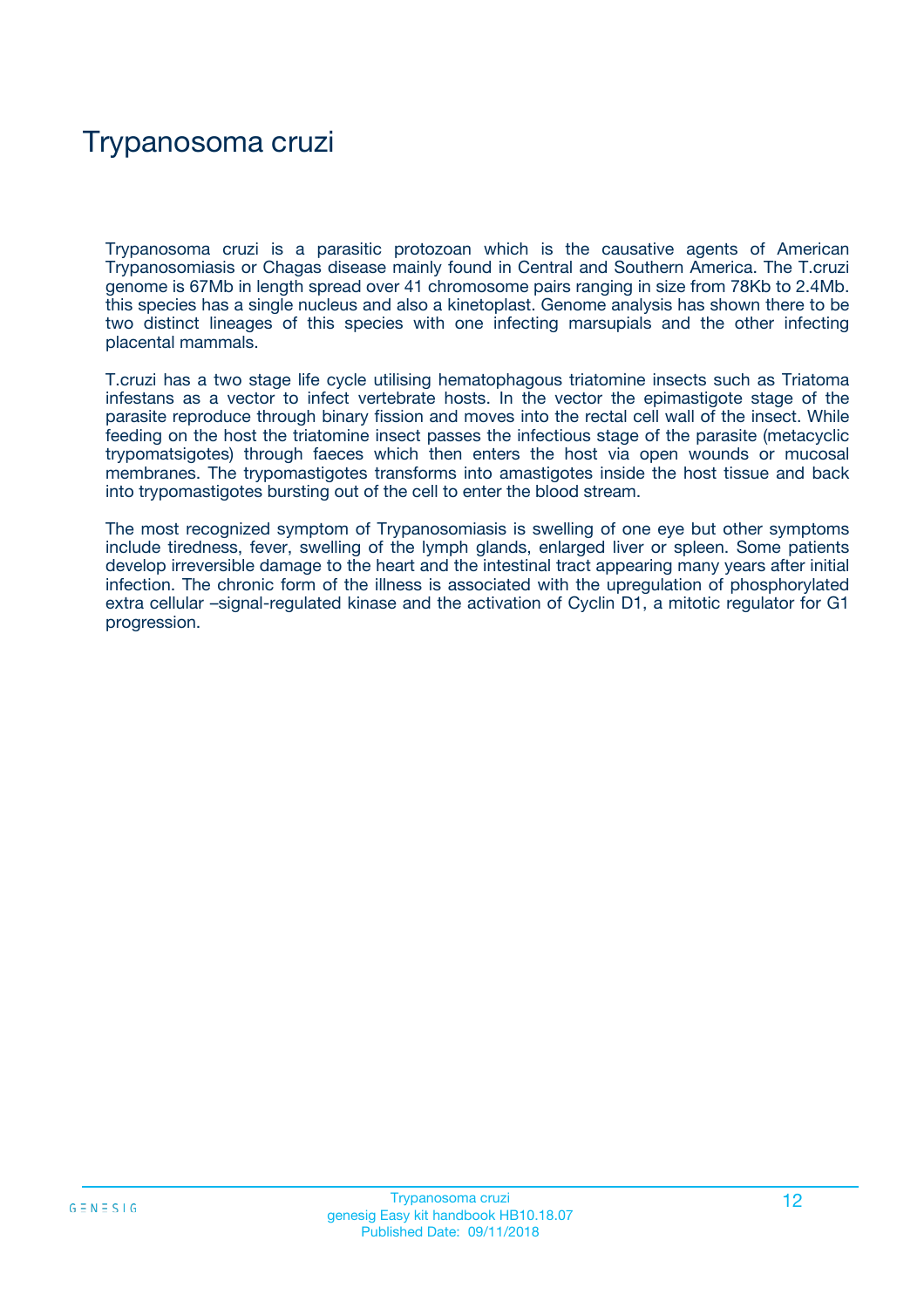## **Specificity**

The Primerdesign genesig Kit for Trypanosoma cruzi (T.cruzi) genomes is designed for the in vitro quantification of T.cruzi genomes. The kit is designed to have a broad detection profile. Specifically, the primers represent 100% homology with over 95% of the NCBI database reference sequences available at the time of design.

The dynamics of genetic variation means that new sequence information may become available after the initial design. Primerdesign periodically reviews the detection profiles of our kits and when required releases new versions.

Our kit for T.cruzi has been designed for the specific and exclusive in vitro quantification of this species. The 18S ribosomal gene, is the ideal target to achieve a broad based detection profile for all strains. The primers and probe sequences in this kit have 100% homology with over 95% of reference sequences in the NCBI database based on a comprehensive bioinformatics analysis.

If you require further information, or have a specific question about the detection profile of this kit then please send an e.mail to enquiry@primerdesign.co.uk and our bioinformatics team will answer your question.